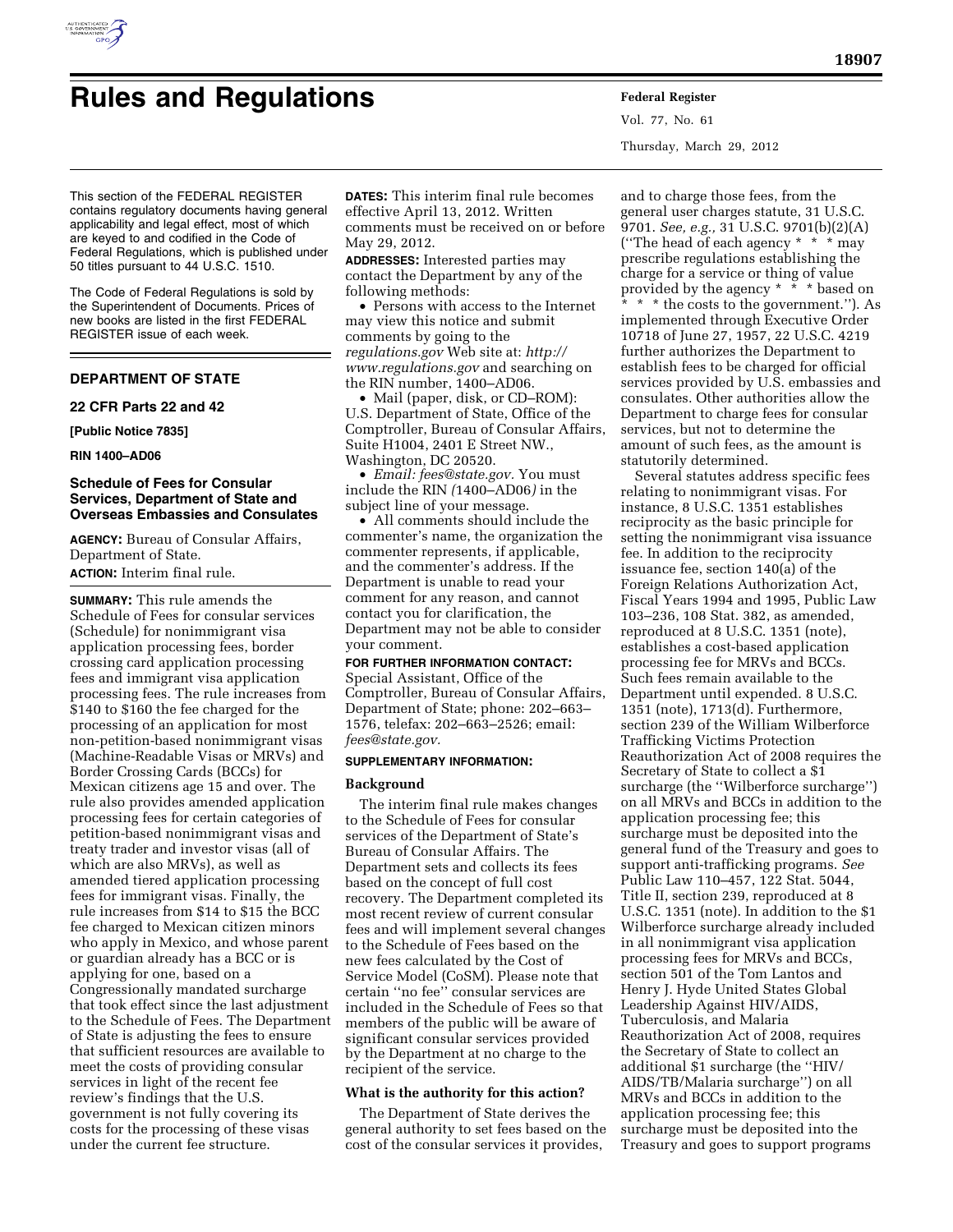to combat HIV/AIDS, tuberculosis, and malaria. *See* Public Law 110–293, 122 Stat. 2968, Title V, section 501, reproduced at 8 U.S.C. 1351 (note).

Additionally, several statutes address fees for immigrant visa processing. For example, section 636 of the Omnibus Consolidated Appropriations Act of 1997 authorizes the Secretary of State to collect and retain a ''Diversity Immigrant Lottery Fee.'' *See* Public Law 104–208, 110 Stat. 3009–703, div. C, Title VI, section 636, reproduced at 8 U.S.C. 1153 (note). Under this fee authority, the Secretary of State may establish and retain a fee to recover the costs of ''allocating visas'' described in section 203(c) of the Immigration and Nationality Act (INA) [8 U.S.C. 1153], i.e., running the diversity visa lottery pursuant to INA section 204(a)(1)(I) [8 U.S.C. 1154(a)(1)(I)], and to recover the costs of ''processing applications'' for diversity immigrant visas submitted by selectees of the lottery. *See* Public Law 104–208, 110 Stat. 3009–703, div. C, Title VI, section 636, reproduced at 8 U.S.C. 1153 (note). Accordingly, the ''diversity visa lottery fee,'' charged to those persons selected by the lottery who subsequently apply for a diversity immigrant visa, incorporates all the costs to the Department of administering the diversity visa lottery program and processing the resulting diversity immigrant visa applications.

Another statute authorizes the Department to collect and retain a surcharge on immigrant visas to help pay for efforts to enhance border security. *See* 8 U.S.C. 1714. While this immigrant visa surcharge was originally frozen statutorily at \$45, subsequent legislation authorized the Department to amend these amounts administratively, provided the resulting surcharge is ''reasonably related to the costs of providing services in connection with the activity or item for which the surcharges are charged.'' Department of State Authorities Act of 2006, Public Law 109–472, 120 Stat. 3554, section 6, reproduced at 8 U.S.C. 1714 (note).

Certain people are exempted by law or regulation from paying specific fees or are expressly made subject to special fee charges by law. These are noted in the text below. They include, for instance, several exemptions from the nonimmigrant visa application processing fee for certain individuals who engage in charitable activities or who qualify for diplomatic visas. *See* 8 U.S.C. 1351; 22 CFR 41.107(c). The costs for these no-fee nonimmigrant visas are currently being recouped in the MRV fee which is based on the costs and volumes for all nonimmigrant visas, both fee and no-fee. Certain Iraqi and

Afghan nationals are similarly exempt from paying an immigrant visa application processing fee. *See* National Defense Authorization Act for Fiscal Year 2008, Public Law 110–181, 122 Stat. 3, div. A, Title XII, section 1244(d), reproduced at 8 U.S.C. 1157 (note); Omnibus Appropriations Act, 2009, Public Law 111–8, 123 Stat. 524, div. F, Title VI, section 602(b)(4), reproduced at 8 U.S.C. 1101 (note). The cost of immigrant visas for Iraqi and Afghan nationals is currently not recouped anywhere in the present fee schedule.

While for most consular fees, the funds collected must be deposited into the Treasury, various statutes permit the Department to retain the fee revenue it collects. Among these are the following: (1) The MRV and BCC fees, *see* Foreign Relations Authorization Act, Fiscal Years 1994 and 1995, Public Law 103– 236, 112 Stat. 2681–50, Title I, section 140(a)(2), reproduced at 8 U.S.C. 1351 (note); (2) the immigrant visa security surcharge, *see* 8 U.S.C. 1714; (3) the diversity visa lottery fee, *see* Omnibus Consolidated Appropriations Act, 1997, Public Law 104–208, div. C, Title VI, section 636, reproduced at 8 U.S.C. 1153 (note); (4) the fee for an affidavit of support, *see* Consolidated Appropriations Act, 2000, Public Law 106–113, 113 Stat. 1501, div. A, Title II, section 232(a), reproduced at 8 U.S.C. 1183a (note); and (5) the fee to process requests from participants in the Department's Exchange Visitor Program for a waiver of the two-year homeresidence requirement, *see* 22 U.S.C. 1475e. The Department also has available one-third of total annual revenue collected from fraud prevention and detection fees charged to applicants for H- and L-category visas to pay for H and L visa fraud prevention and detection related activities. 8 U.S.C.  $1184(c)(12)$ ,  $1356(v)(2)(A)$ .

The Department last changed MRV and BCC fees in an interim final rule dated May 20, 2010. *See* Department of State Schedule of Fees for Consular Services, Department of State and Overseas Embassies and Consulates, 22 CFR part 22 [75 FR 28188 (Public Notice 7018)]. This rule changed the nonpetition-based nonimmigrant visa (MRV) fee and BCC fee for Mexican citizens age 15 and over from \$131 to \$140, the BCC fee for BCCs issued to certain Mexican citizen minors from \$13 to \$14, the E visa fee from \$131 to \$390, the K visa fee from \$131 to \$350 and the H, L, O, P, Q and R visa fee from \$131 to \$150. Those changes to the Schedule went into effect June 4, 2010. The final rule was published on December 6, 2011 (76 FR 76032).

The Department last changed immigrant visa fees in an interim final rule dated June 28, 2010. *See*  Department of State Schedule of Fees for Consular Services, Department of State and Overseas Embassies and Consulates, 22 CFR part 22 [75 FR 36522 (Public Notice 7068)]. A final rule regarding those fees was published on February 2, 2012. *See* 77 FR 5177. This rule established a tiered application processing fee for immigrant visas, based on the cost to the U.S. government of processing that particular category of visa. Those changes to the Schedule went into effect July 13, 2010.

Some fees in the Schedule, including Items 20(a) and (b), 31(a) and (b) and 35(c), are set by the Department of Homeland Security (DHS). These DHS fees were most recently updated by that agency on November 23, 2010, and are subject to change in the future. *See* 75 FR 58962. The Department lists these DHS fees in the Department Schedule of Fees for cashiering purposes only. The Department has no authority to set DHS fees, which are listed at 8 CFR 103.7(b)(1).

## **Why is the department raising the nonimmigrant visa and immigrant visa fees at this time?**

Consistent with OMB Circular A–25 guidelines, the Department recently completed a fee review using its activity-based Cost of Service Model. This review was conducted from August 2010 through December 2011 and provides the basis for updating the Schedule. The results of that review are outlined in this rule.

Similar to the 2009 fee review, upon which the current Schedule is based, costs are generated by an activity-based cost model that takes into account all costs to the U.S. government. Unlike a typical accounting system, which accounts for only traditional generalledger-type costs such as salaries, supplies, travel and other business expenses, activity-based cost models measure the costs of activities, or processes, and then provide an additional view of costs by the products and services produced by an organization through the identification of the key cost drivers of the activities. Below is a description of Activity-Based Costing from the Supplemental Notice of Proposed Rulemaking published on March 24, 2010, 75 FR 14111.

#### *Activity-Based Costing Generally*

OMB Circular A–25 states that it is the objective of the United States Government to ''(a) ensure that each service, sale, or use of Government goods or resources provided by an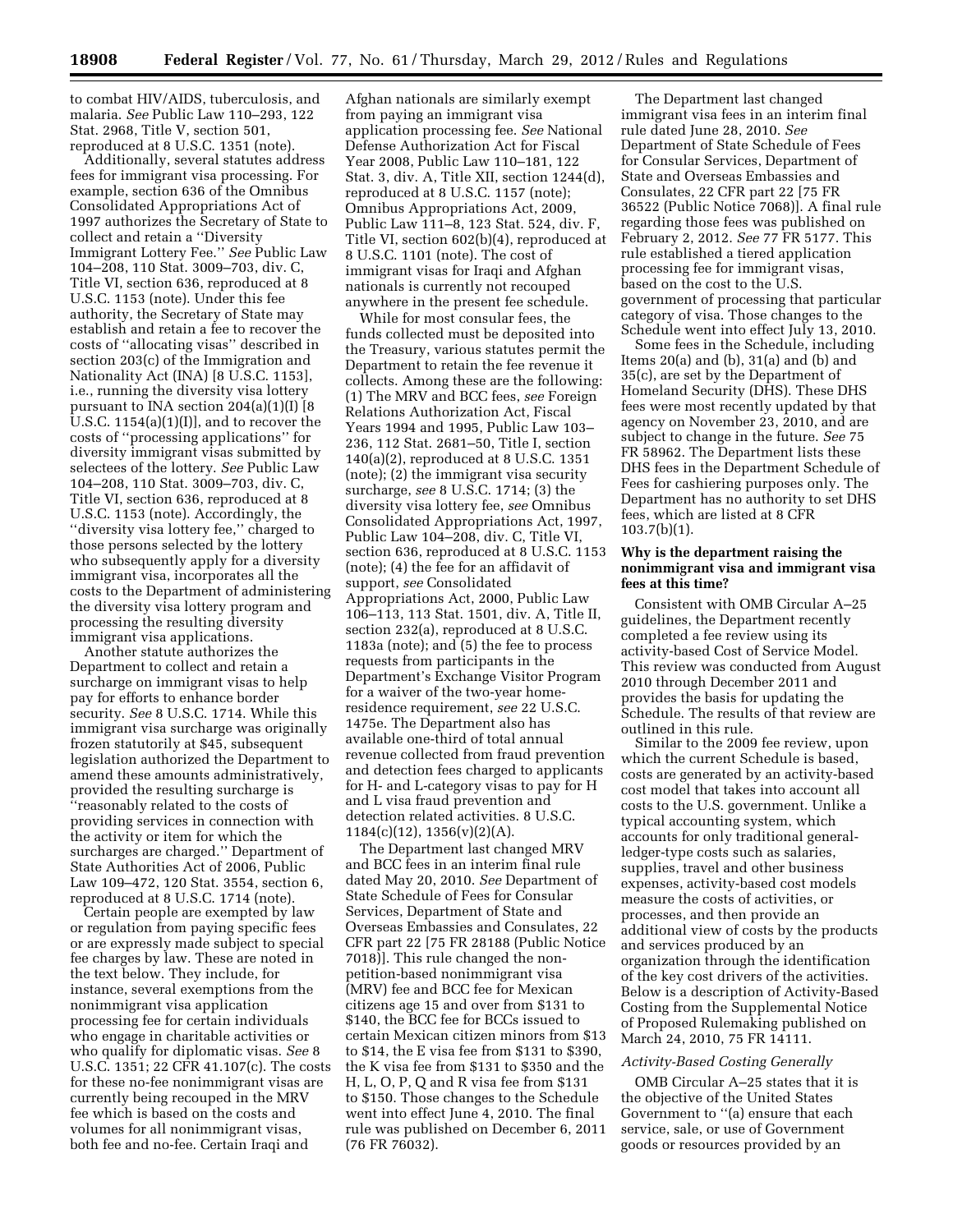agency to specific recipients be selfsustaining; [and] (b) promote efficient allocation of the Nation's resources by establishing charges for special benefits provided to the recipient that are at least as great as costs to the Government of providing the special benefits \* \* \*.'' OMB Circular A–25, ] 5(a)–(b); see also 31 U.S.C. 9701(b)(2)(A) (agency ''may prescribe regulations establishing the charge for a service or thing of value provided by the agency \* \* \* based on \* \* \* the costs to the Government \* \* \*.''). To set prices that are ''selfsustaining,'' the Department must determine the true cost of providing consular services. Following guidance provided in Statement 4 of OMB's Statement of Federal Accounting Standards (SFFAS), available at *[http://](http://www.fasab.gov/pdffiles/sffas-4.pdf)  [www.fasab.gov/pdffiles/sffas-4.pdf,](http://www.fasab.gov/pdffiles/sffas-4.pdf)* the Department chose to develop and use an activity-based costing (ABC) model to determine the true cost of the services listed in its Schedule of Fees, both those whose fee the Department proposes to change, as well as those whose fee will remain unchanged from prior years. The Department refers to the specific ABC model that underpins the proposed fees in the above-referenced rules as the ''Cost of Service Model'' or ''CoSM.''

The Government Accountability Office (GAO) defines activity-based costing as a ''set of accounting methods used to identify and describe costs and required resources for activities within processes.'' Because an organization can use the same staff and resources (computer equipment, production facilities, etc.) to produce multiple products or services, ABC models seek to precisely identify and assign costs to processes and activities and then to individual products and services through the identification of key cost drivers referred to as ''resource drivers'' and ''activity drivers.''

*Example:* Imagine a government agency that has a single facility it uses to prepare and issue a single product—a driver's license. In this simple scenario, every cost associated with that facility (the salaries of employees, the electricity to power the computer terminals, the cost of a blank driver's license, etc.) can be attributed directly to the cost of producing that single item. If that agency wants to ensure that it is charging a ''self-sustaining'' price for driver's licenses, it only has to divide its total costs for a given time period by an estimate of the number of driver's licenses to be produced during that same time period.

However, if that agency issues multiple products (driver's licenses, non-driver ID cards, etc.), has employees that work on other activities besides licenses (for example, accepting payment for traffic tickets), and operates out of multiple facilities it shares with other agencies, it becomes much more

complex for the agency to determine exactly how much it costs to produce any single product. In those instances, the agency would need to know what percent of time its employees spend on each service and how much of its overhead (rent, utilities, facilities maintenance, etc.) are consumed in delivering each service to determine the cost of producing each of its various products the driver's license, the non-driver ID card, etc. Using an ABC model would allow the agency to develop those costs.

## *Components of Activity-Based Costing*

As noted in SFFAS Statement 4, ''activity-based costing has gained broad acceptance by manufacturing and service industries as an effective managerial tool.'' SSFAS Statement 4,] 147. There are no ''off-the-shelf'' ABC models that allow the Department (or any other entity) to simply populate a few data points and generate an answer. ABC models require financial and accounting analysis and modeling skills combined with a detailed understanding of all the organization's business processes, which, in an entity the size of the Department's Bureau of Consular Affairs, are exceedingly complex. More specifically, ABC models require an organization to:

• Identify all of the activities that are required to produce a particular product or service (''activities'');

• Identify all of the resources consumed (costs) in the course of producing that product or service (''resources'');

• Measure the quantity of resources consumed (''resource driver''); and

• Measure the frequency and intensity of demand placed on activities to produce services (''activity driver'').

• For more information, SFFAS Statement 4 provides a detailed discussion of the use of cost accounting by the U.S. Government.

Although the Department has used a sophisticated and detailed ABC model to set fees for a number of years, in its October 10, 2007, report ''Transparent Cost Estimates Needed to Support Passport Execution Fee Decisions,'' available at *[http://www.gao.gov/](http://www.gao.gov/products/GAO-08-63)  [products/GAO-08-63,](http://www.gao.gov/products/GAO-08-63)* the GAO asked the Department to expand the sophistication of its cost model by identifying even more discrete activities and modeling a broader array of products and services. To provide this additional detail, the Department launched a multi-year plan to refine the CoSM with the help of a team of experienced outside consultants led by The QED Group, LLC, and including Booz Allen Hamilton, Inc. as a subcontractor. The consultant team was made up of experts in cost modeling

capable of providing an objective, outside assessment of costs.

For additional details on an activitybased cost model, see the Supplemental Notice of Proposed Rulemaking published on March 24, 2010, 75 FR 14111.

Although much of the modeling methodology has remained the same between fee reviews, the methodology for capturing Department historical support costs and projected costs has been updated to reflect the change in the Department's workload. In order to accurately account for the costs associated with rapidly growing demand in locations such as China and Brazil, the current fee review also incorporates five years of projected costs rather than only two years, included in the 2009 fee review. By using five years of projected costs, the Department better captures the long-term costs of large investments. The new fees represent a weighted average of the annual costs by service for fiscal years 2012–2015. Costs for individual fiscal years were weighted by the projected workload volume for that year. These weighted costs by fiscal year were then added together to generate a single cost per service upon which the fees are determined.

Some of the long-term costs mentioned above include, but are not limited to, Consular Adjudicator Limited Non-career Appointment (LNAs) program costs, consular Locally Employed Staff costs, overseas facilityrelated costs, better-defined Global Support Strategy (GSS) costs, and more transparent consular-related International Cooperative Administrative Support Services (ICASS) costs. The Department will also add approximately 100 new American consular positions to increase visaadjudication capacity in China and Brazil in 2012–13. Included in that number will be Mandarin and Portuguese-speaking adjudicators hired in the Consular Adjudicator LNA Program. The Consular Adjudicator LNA Program is a new program to increase the number of visa adjudicators by hiring persons who already have foreign language skills. The first group of 19 LNAs will arrive in China and Brazil in early spring 2012, with a second group to follow in summer 2012. Additional Locally Employed Staff will be hired at posts in China and Brazil to support the additional adjudicators. These new personnel add to the Department's salary, benefits, and overseas support services (e.g. office space, housing, security, and information technology) costs.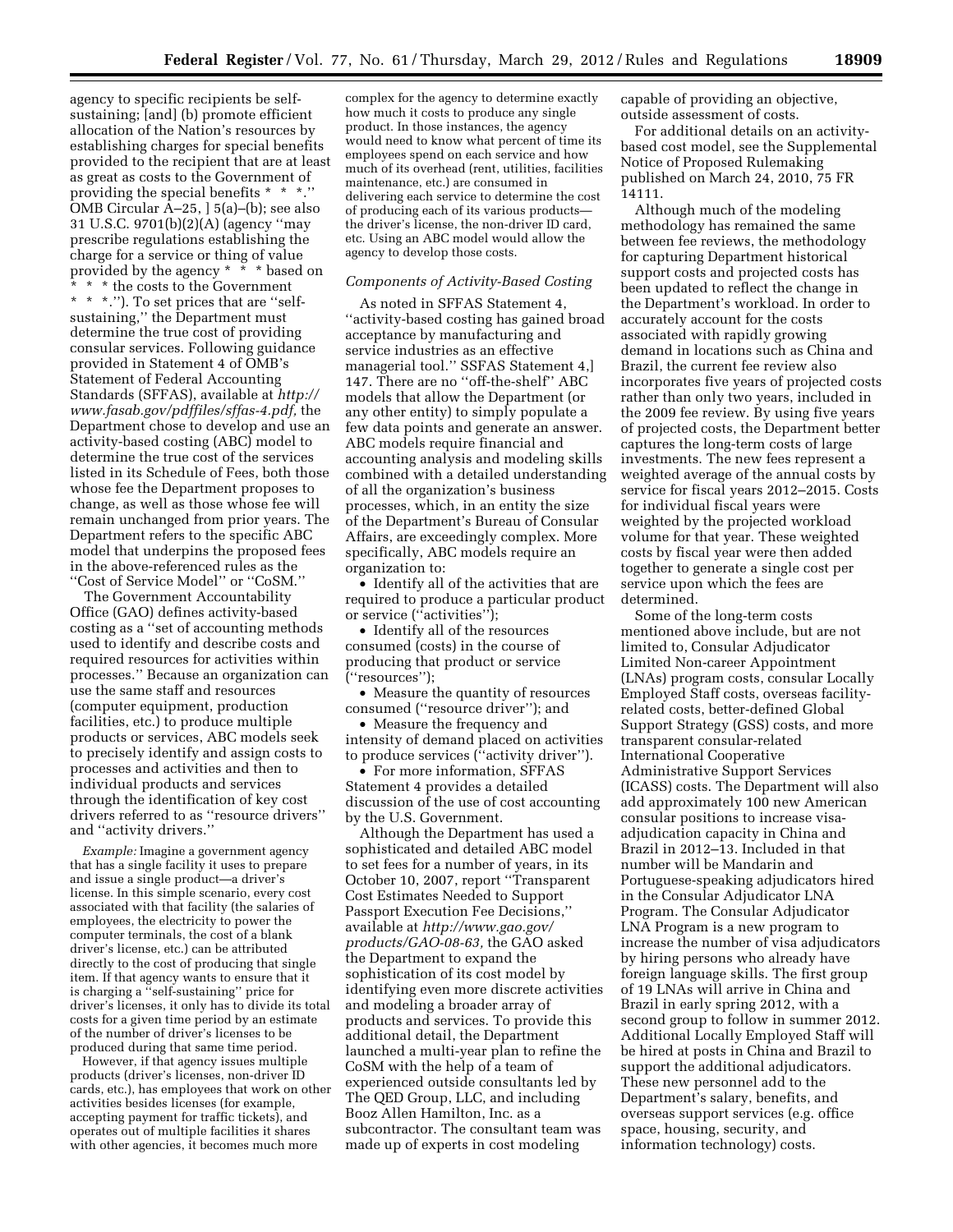In addition to adding personnel in these countries, the Department will also be improving the physical plant for visa applicants and staff. To improve operational efficiency in Missions China and Brazil, the Department plans to expand or remodel existing consular facilities in China and Brazil.

Better defined and increased costs are reflected in the CoSM for the worldwide deployment of both the GSS and ICASS. GSS is a consolidated global contract for purchasing services associated with visa processing such as appointment scheduling, fee collection, offsite data collection, and delivery services. The GSS contract replaces, over a three-year period and through multiple task orders, the current patchwork of user-pays service agreements with a consistent, transparent, and more secure approach to facilitating applicants through the visa process. ICASS is the system by which administrative costs are allocated and paid by various U.S. government agencies to support their U.S. personnel stationed at embassies and consulates around the world. ICASS services include, but are not limited to, such items as computer support, security screening, medical assistance, and accounting services. In addition to the change in support cost and projected cost methodology, the CoSM now breaks out services performed on behalf of other government agencies to provide greater transparency into Department costs. All of the components referenced above have been updated and included in the CoSM to ensure the Department is fully covering its costs. The fees amended in this rule will cover the Department's costs associated with processing the estimated 10.5 million nonimmigrant visas and one million immigrant visas projected for Fiscal Year 2012.

## **Nonimmigrant Visa Application and Border Crossing Card Processing Fees**

The Department has determined, based on the CoSM, that the fee for nonpetition-based MRV (except E category) and BCC applications, with the exception of the statutorily set \$15 BCC fee for certain Mexican citizen minors, is going from \$140 to \$160. This fee adequately accounts for the average cost to the U.S. government of accepting, processing, adjudicating, and issuing a non-petition-based MRV application. The CoSM arrived at the \$160 figure by taking into account historical and five years of projected costs of worldwide nonimmigrant visa operations, visa workload, and other related costs. This \$160 fee will allow the U.S. government to recover the full cost of processing these visa applications during the

anticipated period of this new Schedule, and to comply with its statutory obligation to collect the \$1 Wilberforce Act surcharge and \$1 HIV/AIDS/TB/ Malaria surcharge. Those surcharges do not off-set the cost of processing MRVs and BCCs and are in addition to the cost-based fees charged for MRVs and BCCs. The Department rounded to the nearest \$10 (up and down) to make it easier for U.S. embassies and consulates to convert to foreign currencies, which are commonly used to pay these fees.

For all applicants other than those Mexican citizen minors who qualify for the reduced fee BCC, the BCC fee is being raised to \$160 because the document has almost identical processing procedures and is the functional equivalent of the MRV that all other nonimmigrant visa applicants receive.

This cost also includes the unrecovered costs of processing BCCs for certain Mexican citizen minors. That application processing fee is statutorily frozen at \$13, even though such BCCs cost the Department the same amount to process as all other MRVs and BCCs that is, significantly more than \$13. *See*  Omnibus Consolidated and Emergency Supplemental Appropriations Act of 1999, Public Law 105–277, 112 Stat. 2681–50, div. A, Title IV, section 410, reproduced at 8 U.S.C. 1351 (note). Adding the \$1 Wilberforce surcharge and the \$1 HIV/AIDS/TB/Malaria surcharge brings the total fee for certain Mexican citizen minor BCCs to \$15. The Department's costs beyond \$13 must, by statute, be recovered by charging more for all MRVs, as well as all BCCs not meeting the requirements for the reduced fee. *See* Omnibus Consolidated and Emergency Supplemental Appropriations Act of 1999, Public Law 105–277, 112 Stat. 2681–50, div. A, Title IV, section 410(a)(3), reproduced at 8 U.S.C. 1351 (note) (requiring that the Department ''shall set the amount of the fee [for processing MRVs and all other BCCs] at a level that will ensure the full recovery by the Department \* \* \* of the costs of processing'' all MRVs and BCCs, including reduced cost BCCs for qualifying Mexican citizen minors).

The cost to the Department to accept, adjudicate and issue each of the different MRV categories varies. The effort related to some categories such as: E (treaty-traders or treaty-investors); H (temporary workers and trainees); K  $(\text{fiance}(e)$ s and certain spouses of U.S. citizens); L (intra-company transferee); O (aliens with extraordinary ability); P (athletes, artists, and entertainers); Q (cultural exchange visitors); and R (aliens in religious occupations) is appreciably higher. Each of those visa

categories requires a review of extensive documentation and a more in-depth applicant interview than BCCs and other categories of MRVs. As in the previous fee rule, the Department has again concluded that it is more equitable to those applying for BCCs and other categories of MRVs, for which such extensive review is not necessary, to continue collecting separate fees that more accurately reflect the cost of processing each type of visa. *See* 74 FR 66076 (Public Notice 6851). Therefore, this rule amends the following fees for those categories to correspond to projected cost figures for that visa category, as determined by the CoSM and incorporating the \$1 Wilberforce surcharge and \$1 HIV/AIDS/TB/Malaria surcharge (discussed above in greater detail):

H, L, O, P, Q and R: increasing from \$150 to \$190

E: decreasing from \$390 to \$270

K: decreasing from \$350 to \$240

Again, the Department rounded these fees to the nearest \$10 for the ease of converting to foreign currencies, which are most often used to pay the fee.

#### **Immigrant Visa Application Processing Fees**

In addition to the nonimmigrant fee modifications referenced above, the Department is adjusting the four-tiered immigrant visa application processing fees based on CoSM calculation for each discrete category of immigrant visa, as applications for certain categories cost more to process than others. Accordingly, the application processing fee for a Family-Based Visa (immediate relative and family preference, processed on the basis of an I–130, I– 600 or I–800 petition) will be decreasing from \$330 to \$230. The application processing fee for an Employment-Based Visa (processed on the basis of an I–140 petition) will be decreasing from \$720 to \$405. Other Immigrant Visa applications (including for I–360 self-petitioners, special immigrant visa applicants and all others) will have a fee of \$220, formerly \$305. As noted above, certain qualifying Iraqi and Afghan Special Immigrant Visa applicants are statutorily exempt from paying an application processing fee. National Defense Authorization Act for Fiscal Year 2008, Public Law 110–181, div. A, Title XII, section 1244(d), reproduced at 8 U.S.C. 1157 (note); Omnibus Appropriations Act, 2009, Public Law 111–8, div. F, Title VI, section 602(b)(4), reproduced at 8 U.S.C. 1101 (note). Please note that the Immigrant Visa Security Surcharge of \$75 is embedded in the immigrant visa application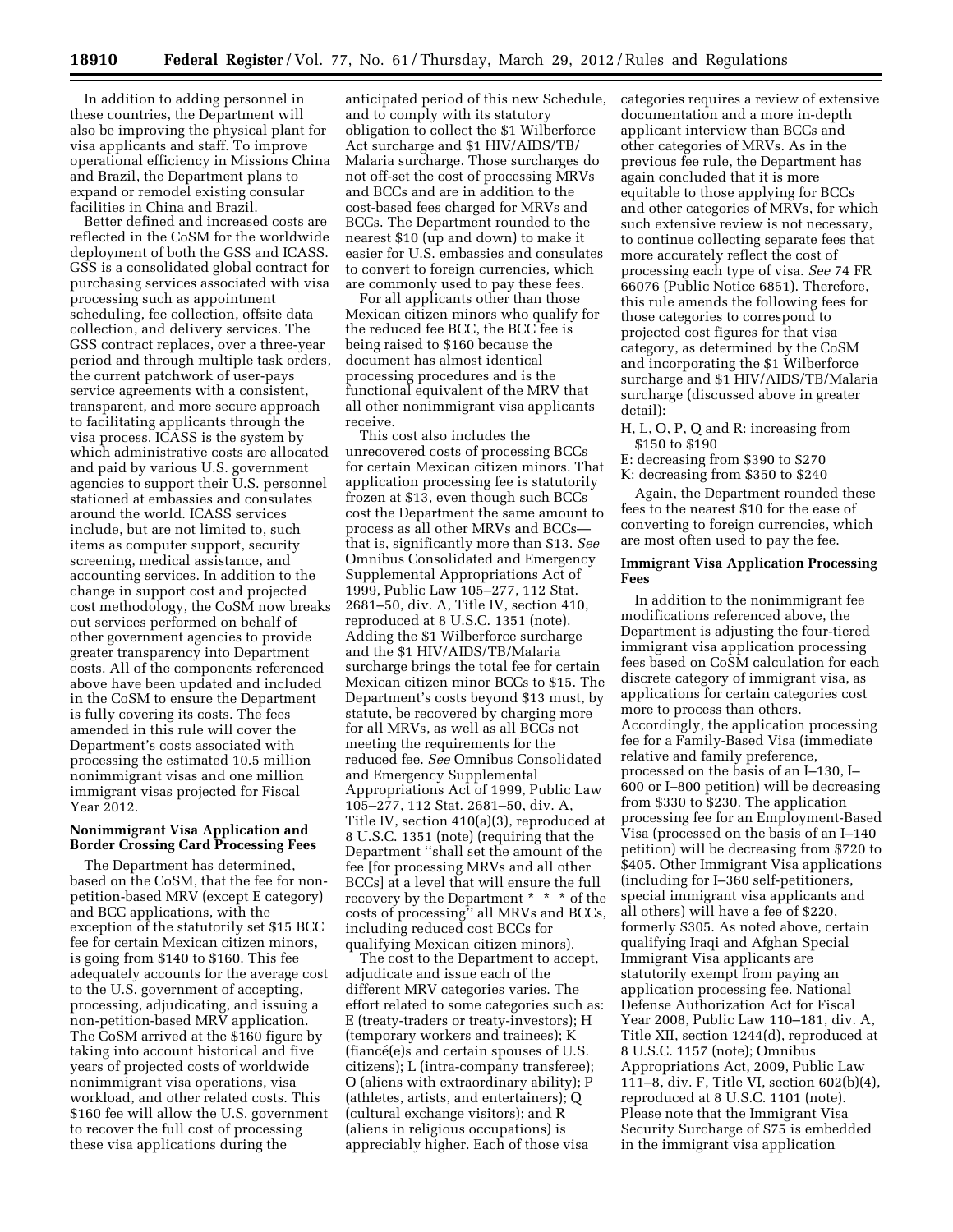processing fee and will no longer be charged as a standalone fee or set forth as a separate fee on the Schedule.

### **Immigrant Visa Security Surcharge**

The Department is increasing the Immigrant Visa Security Surcharge, which is applicable to all applicants except those persons who are statutorily exempted from paying fees, from \$74 to \$75 for ease of converting to foreign currencies. The Immigrant Visa Security Surcharge covers security costs as determined by the CoSM to be associated with providing enhanced border security. *See* 8 U.S.C. 1714 and Department of State Authorities Act of 2006, Public Law 109–472, 120 Stat. 3554, section 6, reproduced at 8 U.S.C. 1714 (note). Please note that the Immigrant Visa Security Surcharge of \$75 is embedded in the aforementioned immigrant visa application processing fee and will no longer be charged as a standalone fee or set forth as a separate fee on the Schedule.

#### **Diversity Visa Lottery Fee**

The Department is decreasing the fee paid by Diversity Visa Lottery selectees who apply for immigrant visas from \$440 to \$330 based on CoSM calculations for a FY 2012 workload projection of approximately 100,000 applications. The Department has authority to collect and retain a fee, known as the ''Diversity Visa Lottery fee,'' to recover (a) the costs of allocating diversity immigrant visas described in INA section 203(c) [8 U.S.C. 1153], through the diversity visa lottery program, set forth in INA § 204(a)(1)(I) [8 U.S.C. 1154(a)(1)(I)], and (b) the costs of processing all applications for diversity immigrant visas (i.e., ''Diversity Visas'') submitted by selectees of the diversity visa lottery. Omnibus Consolidated Appropriations Act of 1997, Public Law 104–208, 110 Stat. 3009–703, div. C, Title VI, section 636, reproduced at 8 U.S.C. 1153 (note). The Department collects this fee only from those persons who, having been selected through the lottery process, are applying for a Diversity Visa. The Diversity Visa Lottery fee encompasses the costs of processing the immigrant visa application and the embedded immigrant visa security surcharge. Accordingly, the Department does not charge the separate Other Immigrant Visa Application Processing Fee or Immigrant Visa Security Surcharge to Diversity Visa applicants.

Thus, 22 CFR 42.33(i) is amended to provide that the consular officer must collect from each person who is selected by the Diversity Visa Lottery program and who applies for a Diversity Visa the

Diversity Visa Lottery fee as prescribed by the Secretary of State and set forth in the Schedule of Fees found at 22 CFR 22.1.

# **Determining Returning Resident Status**

The CoSM found that determining the status of people who claim to be lawful permanent residents of the United States, but do not have documentation to prove this fact, has become less costly due to advances in automation making it easier to verify U.S. immigration status. As such, the Department will lower the fee from \$380 to \$275.

## **Transportation Letter for Lawful Permanent Residents of the United States**

The Department is removing the issuance of Transportation Letters for Lawful Permanent Residents from the Schedule. The Department is working with DHS on procedures and fees relating to this service.

# **When will the Department of State implement this interim final rule?**

The Department intends to implement this interim final rule, and initiate collection of the fees set forth herein, effective April 13, 2012.

# **Regulatory Findings**

#### *Administrative Procedure Act*

The Department is publishing this rule as an interim final rule, with a 60 day provision for post-promulgation comments and with an effective date less than 30 days from the date of publication, based on the ''good cause'' exceptions set forth at 5 U.S.C. 553(b)(3)(B) and 553(d)(3). Delaying implementation of this rule would be contrary to the public interest because the fees in this rule fund consular services that are critical to national security, including screening visa applicants. In addition, the Department will not be able to sustain the anticipated growth in consular overseas operations if these fees are not effective within 15 days of publication.

#### *Regulatory Flexibility Act*

The Department has reviewed this rule and, by approving it, certifies that it will not have a significant economic impact on a substantial number of small entities as defined in 5 U.S.C. 601(6). This rule adjusts the application processing fees for nonimmigrant and immigrant visas. Although the issuance of some of these visas is contingent upon approval by DHS of a petition filed by a United States company with DHS, and these companies pay a fee to DHS to cover the processing of the petition, the visa itself is sought and

paid for by an individual foreign national overseas who seeks to come to the United States. The amount of the petition fees that are paid by small entities to DHS is not controlled by the amount of the visa fees paid by individuals to the Department of State. While small entities may cover or reimburse employees for application processing fees, the exact number of such entities that do so is unknown. The adjustment in petition fees accounts for only seven percent of the total nonimmigrant workload expected in FY 2012; therefore, the \$40 increase in the application processing fee for Employment-Based nonimmigrant visas is not likely to have a significant economic impact on the small entities that choose to reimburse the applicant for the visa fee.

Additionally, the Department of State does not track applications for Employment-Based visas by the size and nature of the petitioning businesses, and therefore cannot identify the share of this impact on the small businesses versus large businesses. However, the estimated impact of the decrease in the application processing fee for the 27,149 total Employment-Based visa applications expected to be processed by the Department of State annually in FY 2012 is approximately \$8.5 million dollars. (**Note:** DHS processes domestic adjustment of status applications for approximately 90 percent of all Employment-Based immigrants; cases processed domestically do not pay Department of State fees.) Since this impact is well below the \$100 million threshold and only a portion of these 27,179 applications would impact small businesses, the State Department believes this rule does not have a significant impact on a substantial number of small entities.

#### *Unfunded Mandates Act of 1995*

This rule will not result in the expenditure by state, local, and tribal governments, in the aggregate, or by the private sector, of \$100 million or more in any year, and it will not significantly or uniquely affect small governments. Therefore, no actions were deemed necessary under the provisions of the Unfunded Mandates Reform Act of 1995, 2 U.S.C. 1501–1504.

## *Small Business Regulatory Enforcement Fairness Act of 1996*

This rule is a major rule as defined by section 804 of the Small Business Regulatory Enforcement Fairness Act of 1996. *See* 5 U.S.C. 804(2) Pursuant to 5 U.S.C. 808(2), it is effective 15 days after the date of publication.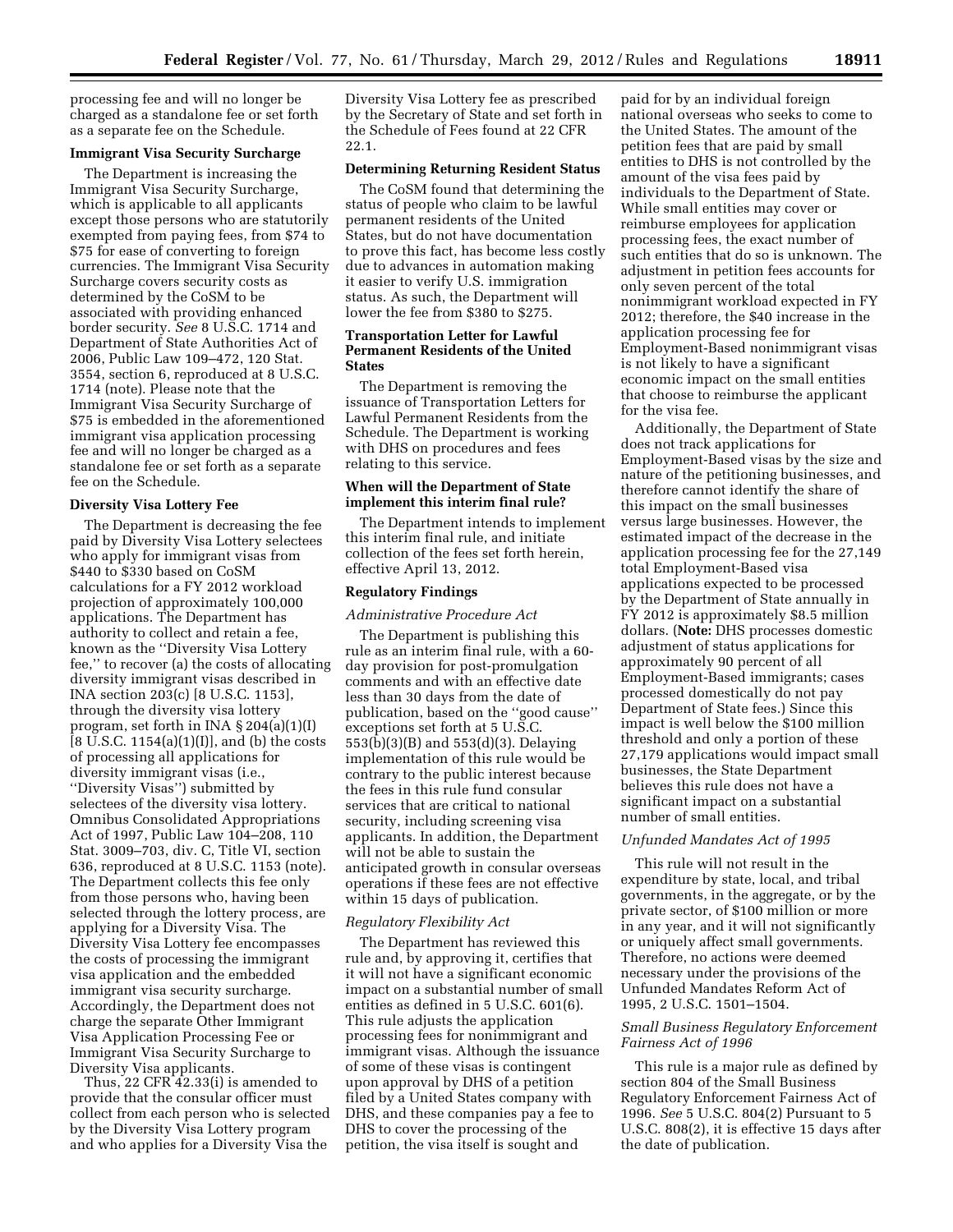the cost of processing nonimmigrant visas has increased since the fee was

| THIS THE IS CONSIDERED BY THE<br>Department of State to be an<br>economically significant regulatory<br>action under Executive Order 12866,<br>section 3(f), Regulatory Planning and<br>Review. Accordingly, this rule has been<br>submitted to OMB for review.<br>This rule is necessary in light of the<br>Department of State's CoSM finding that |              | last amended in 2010. The Department<br>is setting the nonimmigrant visa fees in<br>accordance with 31 U.S.C. 9701 and<br>other applicable legal authority, as<br>described in detail above. See, e.g., 31<br>U.S.C. 9701(b)(2)(A) ("The head of each<br>agency * * * may prescribe regulations<br>establishing the charge for a service or |                                               |                        | government."). This regulation sets the<br>fees for nonimmigrant visas at the<br>amount required to recover the costs<br>associated with providing this service to<br>foreign nationals.<br>Details of the proposed fee changes<br>are as follows: |                                                                 |  |
|------------------------------------------------------------------------------------------------------------------------------------------------------------------------------------------------------------------------------------------------------------------------------------------------------------------------------------------------------|--------------|---------------------------------------------------------------------------------------------------------------------------------------------------------------------------------------------------------------------------------------------------------------------------------------------------------------------------------------------|-----------------------------------------------|------------------------|----------------------------------------------------------------------------------------------------------------------------------------------------------------------------------------------------------------------------------------------------|-----------------------------------------------------------------|--|
| Item No.                                                                                                                                                                                                                                                                                                                                             | Proposed fee | Current fee                                                                                                                                                                                                                                                                                                                                 | Change in fee                                 | Percentage<br>increase | Estimated<br>annual<br>number of<br>applications <sup>1</sup>                                                                                                                                                                                      | Estimated<br>change in<br>annual fees<br>collected <sup>2</sup> |  |
|                                                                                                                                                                                                                                                                                                                                                      |              |                                                                                                                                                                                                                                                                                                                                             | <b>Schedule of Fees for Consular Services</b> |                        |                                                                                                                                                                                                                                                    |                                                                 |  |
| $\star$<br>$\star$                                                                                                                                                                                                                                                                                                                                   | $\star$      | $\star$                                                                                                                                                                                                                                                                                                                                     | $\star$                                       |                        | $\star$                                                                                                                                                                                                                                            | $\star$                                                         |  |
|                                                                                                                                                                                                                                                                                                                                                      |              | <b>Nonimmigrant Visa Services</b>                                                                                                                                                                                                                                                                                                           |                                               |                        |                                                                                                                                                                                                                                                    |                                                                 |  |
| 21. Nonimmigrant Visa Application and Border Crossing Card Processing Fees (per person):<br>Non-petition-based<br>(a)<br>non-<br>immigrant visa (except E cat-                                                                                                                                                                                       |              |                                                                                                                                                                                                                                                                                                                                             |                                               |                        |                                                                                                                                                                                                                                                    |                                                                 |  |
| (b) H, L, O, P, Q and R category                                                                                                                                                                                                                                                                                                                     | \$160        | \$140                                                                                                                                                                                                                                                                                                                                       | \$20                                          | 14                     | 8,844,709                                                                                                                                                                                                                                          | \$176,894,180                                                   |  |
| nonimmigrant visa                                                                                                                                                                                                                                                                                                                                    | 190          | 150                                                                                                                                                                                                                                                                                                                                         | 40                                            | 27                     | 757,954                                                                                                                                                                                                                                            | 30,318,160                                                      |  |
| (c) E category nonimmigrant visa                                                                                                                                                                                                                                                                                                                     | 270          | 390                                                                                                                                                                                                                                                                                                                                         | (120)                                         | $-31$                  | 50,954                                                                                                                                                                                                                                             | $-6,114,480$                                                    |  |
| (d) K category nonimmigrant visa<br>(e) Border crossing card-age 15                                                                                                                                                                                                                                                                                  | 240          | 350                                                                                                                                                                                                                                                                                                                                         | (110)                                         | $-31$                  | 53,418                                                                                                                                                                                                                                             | $-5,875,980$                                                    |  |
| and over (10-year validity)<br>(f) Border crossing card—under age<br>15; for Mexican citizens if parent<br>or guardian has or is applying for<br>a border crossing card (valid for<br>10 years or until the applicant<br>reaches age 15, whichever is                                                                                                | 160          | 140                                                                                                                                                                                                                                                                                                                                         | 20                                            | 14                     | 585,065                                                                                                                                                                                                                                            | 11,701,294                                                      |  |
|                                                                                                                                                                                                                                                                                                                                                      | 15           | 14                                                                                                                                                                                                                                                                                                                                          | 1                                             | 7                      | 238,971                                                                                                                                                                                                                                            | 238,971                                                         |  |
|                                                                                                                                                                                                                                                                                                                                                      |              | <b>Immigrant and Special Visa Services</b>                                                                                                                                                                                                                                                                                                  |                                               |                        |                                                                                                                                                                                                                                                    |                                                                 |  |
| 32. Immigrant Visa Application Processing Fee (per person)                                                                                                                                                                                                                                                                                           |              |                                                                                                                                                                                                                                                                                                                                             |                                               |                        |                                                                                                                                                                                                                                                    |                                                                 |  |
| (a) Immediate relative and family                                                                                                                                                                                                                                                                                                                    |              |                                                                                                                                                                                                                                                                                                                                             |                                               |                        |                                                                                                                                                                                                                                                    |                                                                 |  |
| preference applications                                                                                                                                                                                                                                                                                                                              | 230          | 330                                                                                                                                                                                                                                                                                                                                         | (100)                                         | $-30$                  | 925,450                                                                                                                                                                                                                                            | $-92,545,000$                                                   |  |
| (b) Employment-based applications<br>(c) Other immigrant visa applica-<br>tions (including I-360 self-peti-<br>tioners and special immigrant                                                                                                                                                                                                         | 405          | 720                                                                                                                                                                                                                                                                                                                                         | (315)                                         | $-44$                  | 27,149                                                                                                                                                                                                                                             | $-8,551,935$                                                    |  |
| visa applicants)<br>33. Diversity Visa Lottery fee (per per-<br>son applying as a result of the lottery                                                                                                                                                                                                                                              | 220          | 305                                                                                                                                                                                                                                                                                                                                         | (85)                                          | $-28$                  | 139                                                                                                                                                                                                                                                | $-11,815$                                                       |  |
| 35. Special Visa Services:<br>(a) Determining Returning Resident                                                                                                                                                                                                                                                                                     | 330          | 440                                                                                                                                                                                                                                                                                                                                         | (110)                                         | $-25$                  | 100,173                                                                                                                                                                                                                                            | $-11,019,030$                                                   |  |
|                                                                                                                                                                                                                                                                                                                                                      | 275          | 380                                                                                                                                                                                                                                                                                                                                         | (105)                                         | $-28$                  | 2,099                                                                                                                                                                                                                                              | $-220,395$                                                      |  |
|                                                                                                                                                                                                                                                                                                                                                      |              |                                                                                                                                                                                                                                                                                                                                             |                                               |                        |                                                                                                                                                                                                                                                    | 948,139,701                                                     |  |
| $\star$                                                                                                                                                                                                                                                                                                                                              |              |                                                                                                                                                                                                                                                                                                                                             |                                               |                        |                                                                                                                                                                                                                                                    | $\star$                                                         |  |
|                                                                                                                                                                                                                                                                                                                                                      |              |                                                                                                                                                                                                                                                                                                                                             |                                               |                        |                                                                                                                                                                                                                                                    |                                                                 |  |

1Based on projected FY 2012 workload.

*Executive Order 12866* 

This rule is considered by the

2 Using projected FY 2012 workload to generate projections.

Historically, nonimmigrant visa workload has increased year to year at approximately 11 percent. The Department anticipates that with the current state of the global economy, demand will be approximately 10.5 million in Fiscal Year 2012. With regard to the economic impact as a whole, the more than 93 percent of nonimmigrant

visa applications that are not petitionbased are sought by and paid for entirely by foreign national applicants. The revenue increases resulting from those fees should not be considered to have a direct cost impact on the domestic economy.

With regard to immigrant visas, many categories are numerically capped by

law; these caps limit workload and keep current demand fairly stable. In FY 2011, the Department issued 10.8 percent of all available immigrant visas in Employment-Based categories (capped at 140,000 including adjustments of status processed domestically by the DHS). In FY 2011, the Department issued 96.8 percent of

thing of value provided by the agency \* \* \* based on \* \* \* the costs to the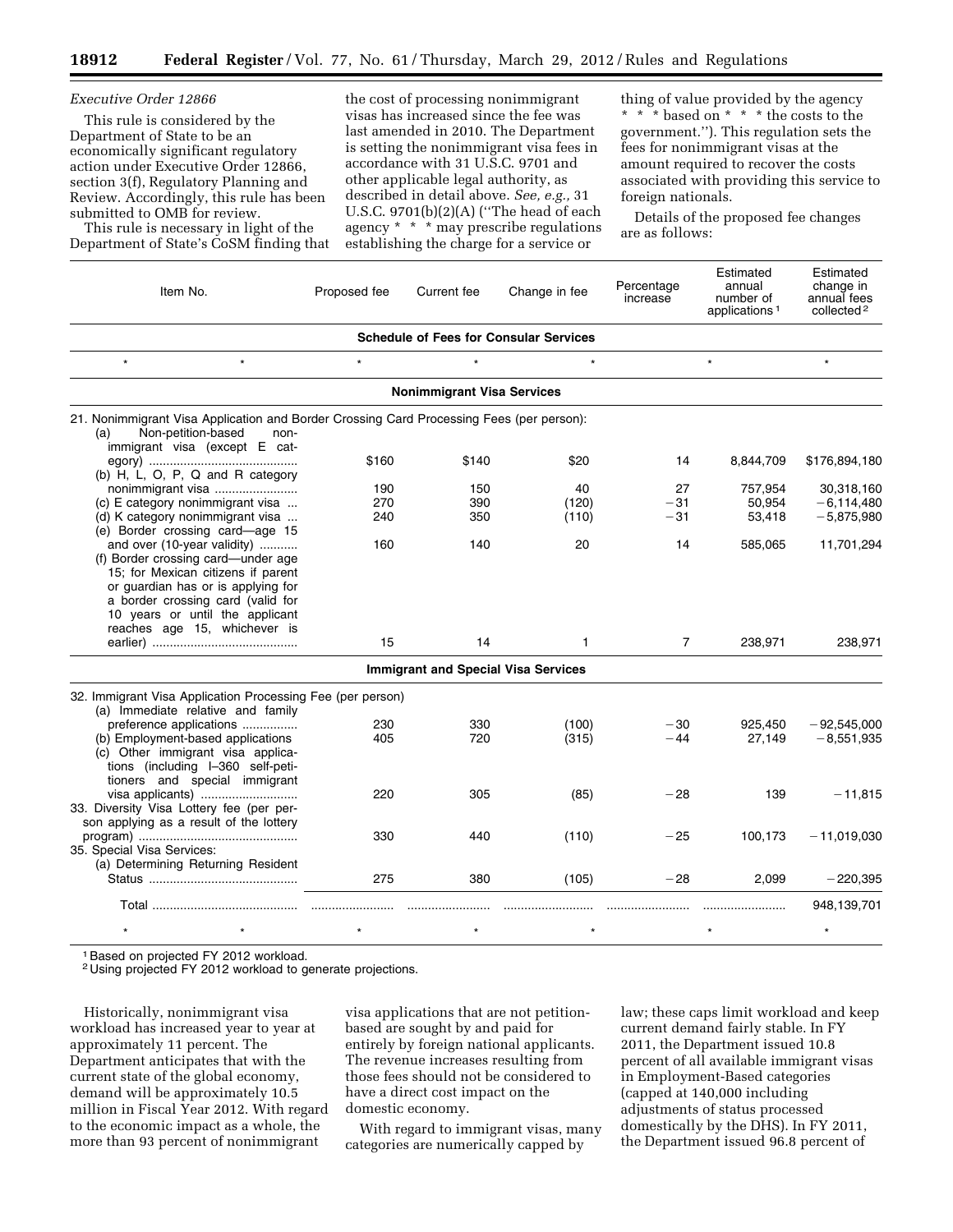the immigrant visas available under the Diversity Visa program (capped at 50,000 including adjustments of status processed domestically by DHS). Also in FY 2011, the Department issued 87.3 percent of the immigrant visas available for Family-Preference categories (capped at 226,000 including adjustments of status processed domestically by DHS). When fewer visas were issued than were available under the numerical cap, it was generally due to administrative processing issues rather than lack of demand. There are nearly 4.7 million applicants currently awaiting numerically controlled visas, sufficient to fill more than 12 years' workload at the current annual caps and this does not take into account applicants who would be adjusting status in the United States. It is reasonable to expect that the immigrant visa workload for FY 2012 and FY 2013 will remain about the same as FY 2011. Please note that these estimates do not take into account variables that the Department cannot predict at this time, such as legislative changes.

## *Executive Order 13563*

The Department of State has considered this rule in light of Executive Order 13563, dated January 18, 2011, and affirms that this regulation is consistent with the guidance therein.

*Executive Orders 12372 and 13132* 

This regulation will not have substantial direct effects on the states, on the relationship between the national government and the states, or on the distribution of power and responsibilities among the various levels of government. Therefore, in accordance with section 6 of Executive Order 13132, it is determined that this rule does not have sufficient federalism implications to require consultations or warrant the preparation of a federalism summary impact statement. The regulations implementing Executive Order 12372 regarding intergovernmental consultation on federal programs and activities do not apply to this regulation.

#### *Executive Order 13175*

The Department has determined that this rulemaking will not have tribal implications, will not impose substantial direct compliance costs on Indian tribal governments, and will not preempt tribal law. Accordingly, the requirements of section 5 of Executive Order 13175 do not apply to this rulemaking.

#### *Paperwork Reduction Act*

This rule does not impose any new reporting or recordkeeping requirements.

# **List of Subjects**

*22 CFR Part 22* 

Passports and visas.

# *22 CFR Part 42*

Immigration, Passports and visas.

Accordingly, for the reasons stated in the preamble, 22 CFR parts 22 and 42 are amended as follows:

# **PART 22—SCHEDULE OF FEES FOR CONSULAR SERVICES— DEPARTMENT OF STATE AND FOREIGN SERVICE**

■ 1. The authority citation for part 22 continues to read as follows:

**Authority:** 8 U.S.C. 1101 note, 1153 note, 1183a note, 1351, 1351 note, 1714, 1714 note; 10 U.S.C. 2602(c); 11 U.S.C. 1157 note; 22 U.S.C. 214, 214 note, 1475e, 2504(a), 4201, 4206, 4215, 4219, 6551; 31 U.S.C. 9701; Exec. Order 10,718, 22 FR 4632 (1957); Exec. Order 11,295, 31 FR 10603 (1966).

■ 2. Section 22.1 is amended in the table by:

■ a. Adding entry 20 and revising entries 21 through 25 under

''Nonimmigrant Visa Services; and ■ b. Revising entries 31 through 35 under ''Immigrant and Special Visa

Services.''

The addition and revisions read as follows:

#### **§ 22.1 Schedule of Fees.**

# SCHEDULE OF FEES FOR CONSULAR SERVICES

| Item No.                                                                                 |                                                                                                                                                                                                                                                  |         | Fee                               |          |                    |                                                                                                                                              |
|------------------------------------------------------------------------------------------|--------------------------------------------------------------------------------------------------------------------------------------------------------------------------------------------------------------------------------------------------|---------|-----------------------------------|----------|--------------------|----------------------------------------------------------------------------------------------------------------------------------------------|
| $\star$                                                                                  | $\star$                                                                                                                                                                                                                                          | $\star$ | $\star$                           | $^\star$ | $\star$            | $\star$                                                                                                                                      |
|                                                                                          |                                                                                                                                                                                                                                                  |         | <b>Nonimmigrant Visa Services</b> |          |                    |                                                                                                                                              |
| change).                                                                                 |                                                                                                                                                                                                                                                  |         |                                   |          |                    | 20. Filing Nonimmigrant Visa Petition Based on Blanket L Petition (collected for USCIS and subject to For fee amount, see 8 CFR 103.7(b)(1). |
|                                                                                          |                                                                                                                                                                                                                                                  |         |                                   |          |                    | For fee amount, see 8 CFR 103.7(b)(1).                                                                                                       |
|                                                                                          |                                                                                                                                                                                                                                                  |         |                                   |          |                    | For fee amount, see 8 CFR $103.7(b)(1)$ .                                                                                                    |
| 21. Nonimmigrant Visa Application and Border Crossing Card Processing Fees (per person): |                                                                                                                                                                                                                                                  |         |                                   |          |                    |                                                                                                                                              |
|                                                                                          |                                                                                                                                                                                                                                                  |         |                                   |          | \$160.             |                                                                                                                                              |
|                                                                                          |                                                                                                                                                                                                                                                  |         |                                   |          | \$190.             |                                                                                                                                              |
|                                                                                          |                                                                                                                                                                                                                                                  |         |                                   |          | \$270.             |                                                                                                                                              |
|                                                                                          |                                                                                                                                                                                                                                                  |         |                                   |          | \$240.             |                                                                                                                                              |
|                                                                                          |                                                                                                                                                                                                                                                  |         |                                   |          | \$160.             |                                                                                                                                              |
|                                                                                          | (f) Border crossing card—under age 15; for Mexican citizens if parent or guardian has or is ap-                                                                                                                                                  |         |                                   |          | \$15.              |                                                                                                                                              |
| ever is sooner).                                                                         | plying for a border crossing card (valid 10 years or until the applicant reaches age 15, which-                                                                                                                                                  |         |                                   |          |                    |                                                                                                                                              |
| 22. EXEMPTIONS from Nonimmigrant Visa Application Processing Fee:                        |                                                                                                                                                                                                                                                  |         |                                   |          |                    |                                                                                                                                              |
| (a) Applicants for A, G, C-3, NATO and diplomatic visas as defined in 22 C.F.R. 41.26    |                                                                                                                                                                                                                                                  |         |                                   |          | NO FEE.            |                                                                                                                                              |
| tural exchanges.                                                                         | (b) Applicants for J visas participating in official U.S. Government sponsored educational and cul-                                                                                                                                              |         |                                   |          | NO FEE.            |                                                                                                                                              |
|                                                                                          | (c) Replacement machine-readable visa when the original visa was not properly affixed or needs<br>to be reissued through no fault of the applicant.                                                                                              |         |                                   |          | NO FEE.            |                                                                                                                                              |
|                                                                                          | (d) Applicants exempted by international agreement as determined by the Department, including<br>members and staff of an observer mission to United Nations Headquarters recognized by the<br>UN General Assembly, and their immediate families. |         |                                   |          | NO FEE.            |                                                                                                                                              |
|                                                                                          | (e) Applicants traveling to provide charitable services as determined by the Department                                                                                                                                                          |         |                                   |          | NO FEE.<br>NO FEE. |                                                                                                                                              |